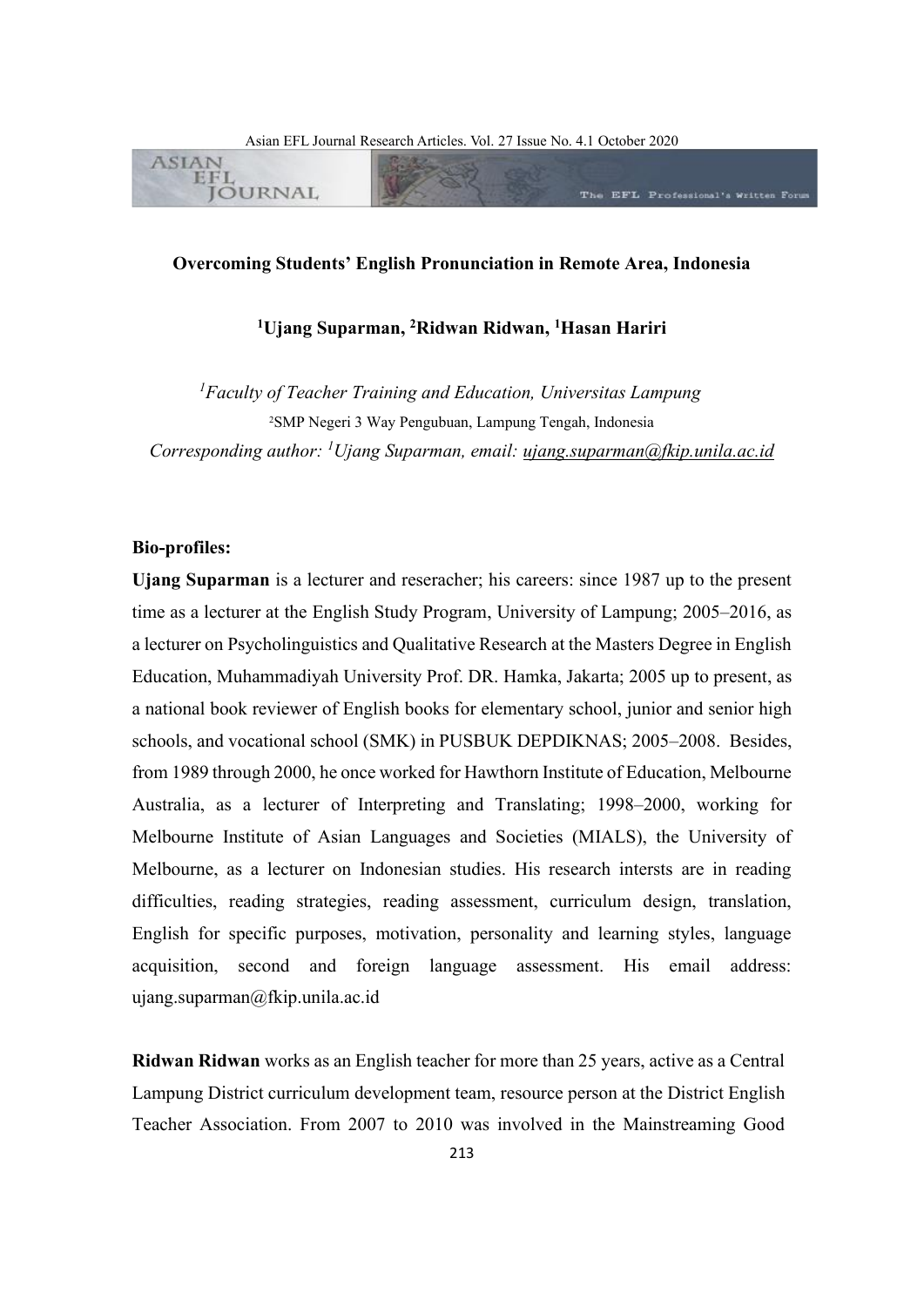Practices in Basic Education project in collaboration with UNICEF and the European Union funded Ministry of Education and Culture. Becaming a Facilitator and Master Trainer to provide training assistance conducted by Regional Facilitators in Indonesia, as an educational consultant in private schools from kindergarten, elementary, junior high and vocational/high school in Lampung Province. He can be reached at **[ridwanrosidimuawi@gmail.com](mailto:ridwanrosidimuawi@gmail.com)**

**Hasan Hariri** is a lecturer as a professor associate at Lampung University (1992), he began his career as an educator by teaching in high school. After graduating from S-1, he became a permanent lecturer at the Yunisla Foreign Language Academy and also taught at other institutions, including Lampung University and private universities. He was appointed as a Civil Servant (PNS) at Lampung University in 2002 with the task of providing English language training/courses especially TOEFL for the public, students, and lecturers. After completing S-3 in 2012, the authors was appointed the Chief of Staff of educator, and since 2014, he switched assignments to become a lecturer at the Master of Education Management FKIP Unila. In addition, since 2015 he has been active as a member of the Lampung University scientific work verification team and a team supporting the writing of FKIP Lampung University's scientific work. He can be reached at **[hasanhariri@unila.ac.id](mailto:hasanhariri@unila.ac.id)**

## **Abstract**

The teaching of pronunciation often lags behind the four main language skills: speaking, reading, listening, and writing. Pronunciation is very fundamental in meeting communicative communication criteria. This study aims to instill English pronunciation as acceptable as possible so that students have the confidence to start communicating, especially orally. The authors raise the following research questions 1) what difficulties do students face with regard to pronunciation? 2) Can the learning process with multilevel teaching techniques improve the pronunciation of the students? This study used classroom action research through an action cycle consisting of planning, implementing, observing, and reflecting (Kemmis, McTaggart, & Nixon, 2013). The participants are students of class VII.B SMP Negeri 3 Waypengubuan Lampung Indonesia, consisting of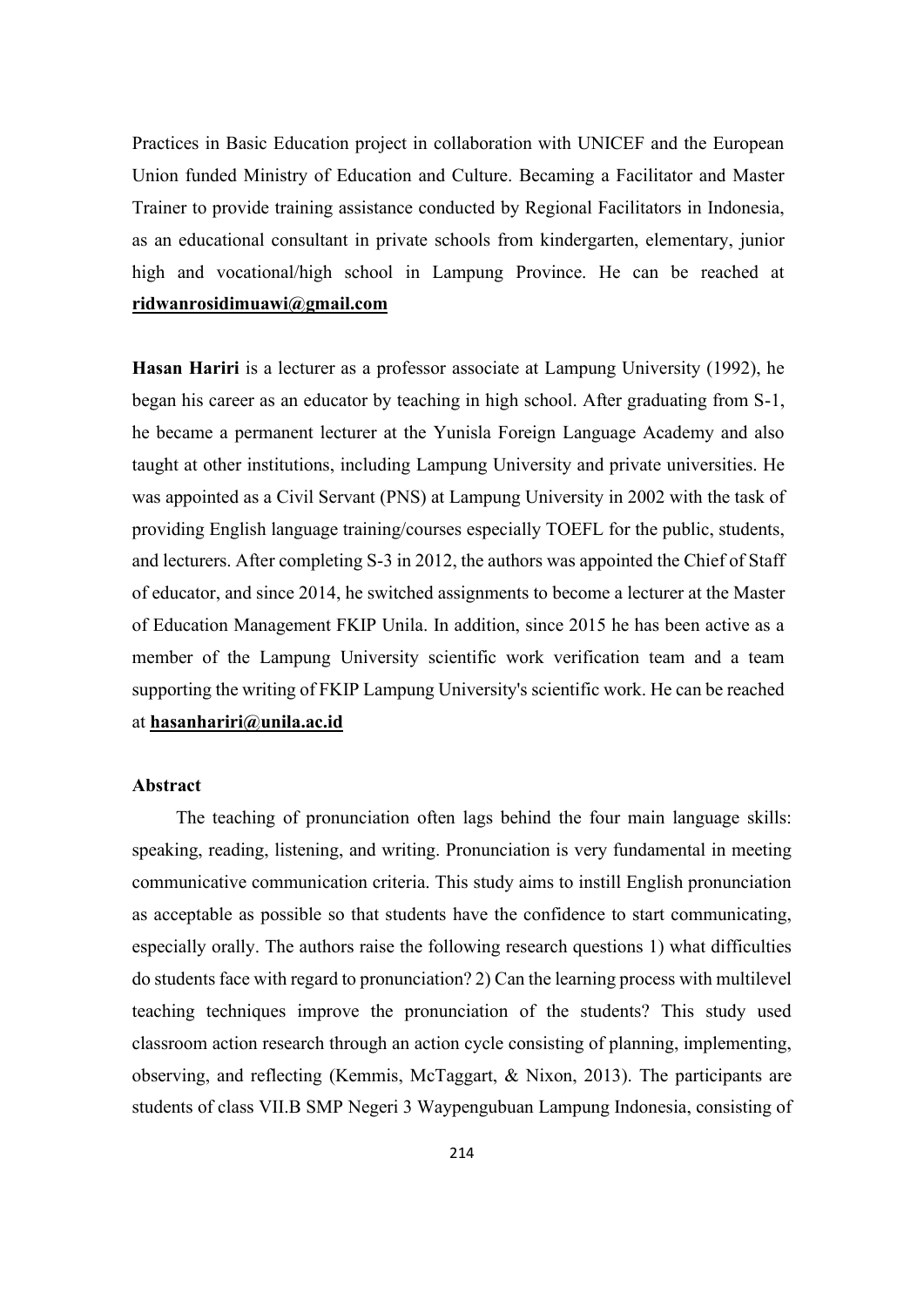31 students (17 famales and 14 males). The conclusions are that students really have difficulties in pronouncing English words as follows: the letter combination /ea/ is pronounced [i]. and /ea/ is pronounced [ $\&$ ]; the letters /u/ still pronounced [u], /u/ pronounced as [a], and 'u' is not pronounced and also silent word a. 2) Applying multilevel teaching can improve students' pronunciation skills up to 95.62% of acceptable pronunciation.

## *Keywords: descriptive text, multi-level teaching, pronunciation*

# **Introduction**

English language is a compulsory subject to teach in Indonesia starting from junior high. Indonesian people regard it is a very important language as it is admitted as one of international languages. Therefore, it is languages that Indonesian schooling introduces it even from the kindergarten level.

The end of learning language is that students are able to communicate both orally and written. For junior high school level, students are insised to master English at least up to fuctional, which means that they are able to communicate both orally and written to survie for the daily needs.

To communicate orally students are required to be able to pronounce the English words acceptably. It was found that after learning English for one semester, students' pronunciations were hard to undertand. For example, *books* is pronounced as *boks*. In short, the students pronounced it as it happened in the Indonesian language reading system.

Such a condition drove the authors to administer the pronunciation tests through reading descriptive text intensively. From the test, it was known that students can pronounce the English words acceptably only 72.3%. The cause of the problems was (1) most of the students did not have a person to guide, (2) if the students stated that they had a person to guide with low competency to be a guide, and (3) most students experienced pronunciation problems.

EFL classes mostly reject pronunciation (Robertson, 2020). Most language teachers are better at English grammar than pronunciation (Celce-Murcia, Brinton, & Goodwin,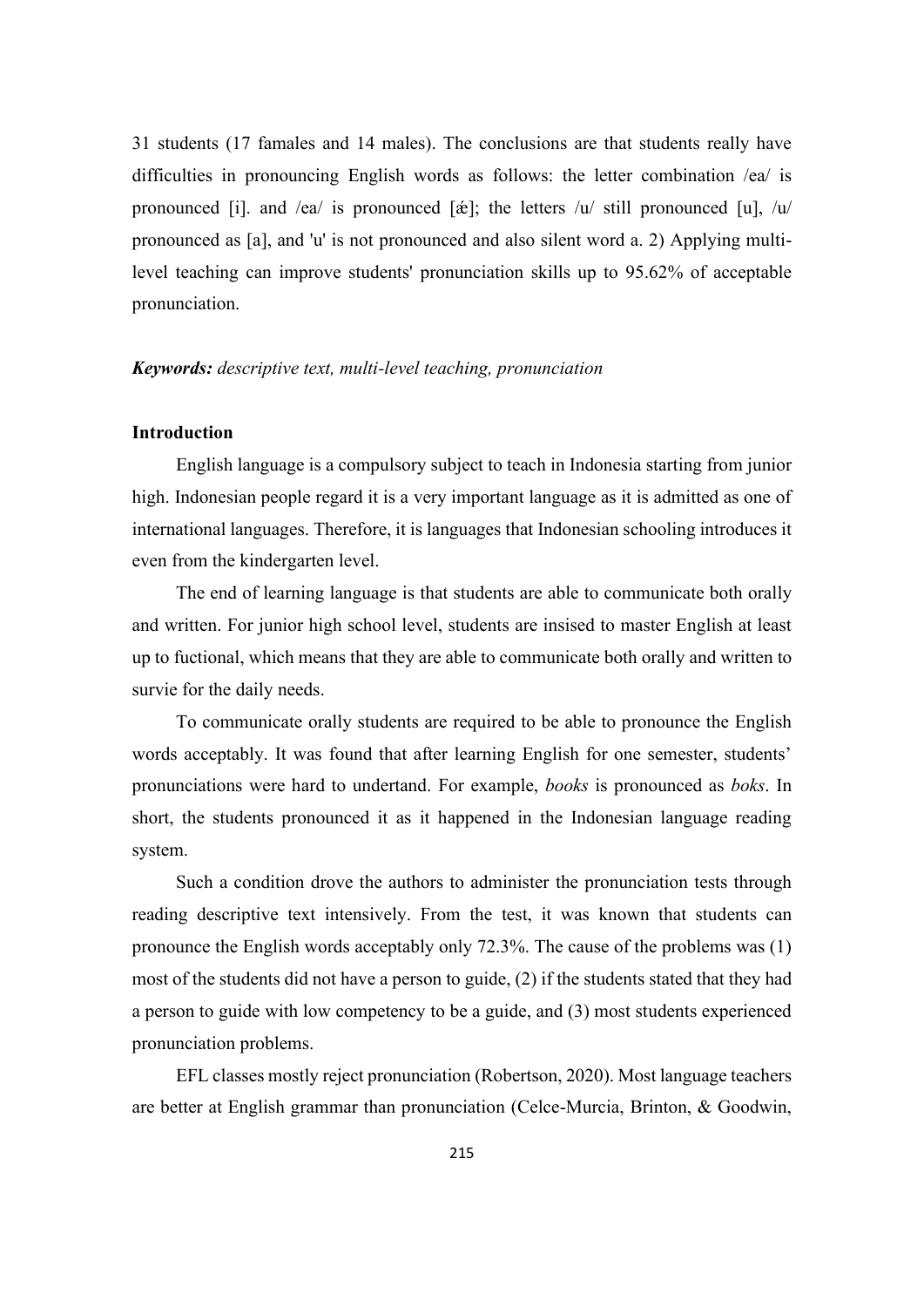2010). Teachers must transfer only what they know to their students; therefore it is not surprising to see the fact that students are also more competent in grammar and lexis than pronunciation as well. The behavior of Indonesian teachers, in general, is that they tend to be reluctant to teach pronunciation. Although pronunciation plays an important role because it does not become the subject of demands in examinations, teachers are lazy to teach it. The authors try to break it up to practice pronunciation. Over the years, the presence of communicative language teaching or communicative approaches in language teaching brought new enthusiasm for teaching pronunciation. The communicative approach emphasizes that language is learned to communicate. In oral communication, the teachers cannot deny the important role of pronunciation (Aziez & Aziez, 2018).

The teacher must find a solution to the problem above so that students' interest in learning well enough is not damaged because of their frustration and the teacher must also encourage the students who are less interested in learning to be more interested in learning. To overcome this problem, the authors use multi-level teaching.

Pronunciation learning is integrated into speaking and reading, especially reading aloud. But in reality, that's not enough. In addition, teachers have very limited time allocation if they have to deal with each student. Special treatment only for the pronunciation aspect will be very time consuming. In order not to take too much time, the author uses multi-level teaching. This is because in multi-level teaching there are aspects of utilizing social relations that are mutually beneficial, such as peer tutors. Multi-level teaching - as in multi-level marketing - can stimulate learning, because the up line will get additional scores from their training efforts (Tudge & Rogoff, 1999).

### **Literature Review**

#### **Pronunciation matter**

Oxford Advanced Learner's Dictionary of Current English (Standop, 1990) states that pronunciation is the way in which a word is pronounced. The Indonesian point of view that the writing and reading system of English from that of Indonesian for example, Indonesians tend to pronounce the word *turist* as it is spelt, but English people do not do like that English has its own transcript system. Such differences make Indonesian people perceive that reading and writing in English are different. It is difficult for nonnative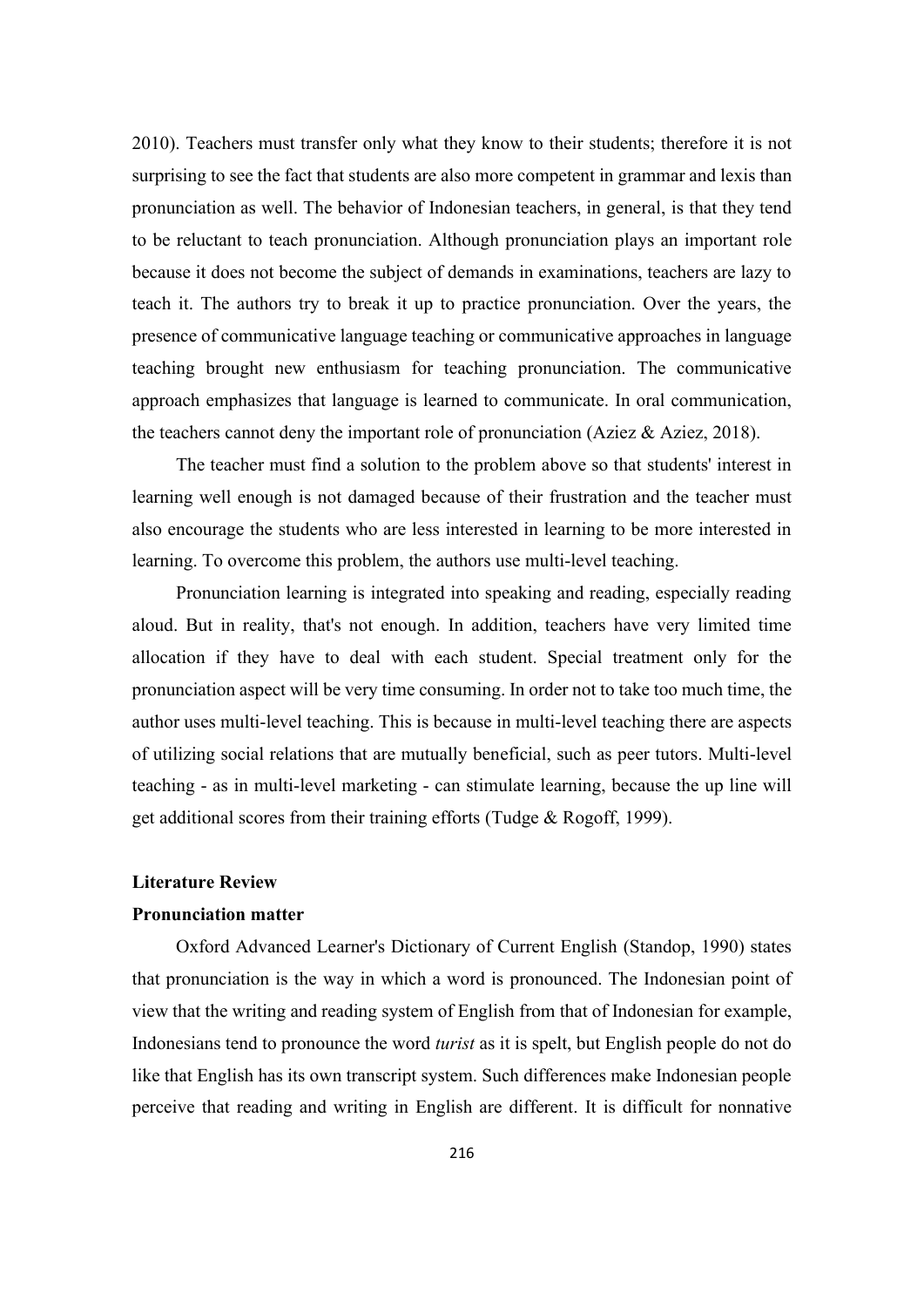speakers to pronounce words as native speakers do. Therefore, the pronunciation referred to, in this research here, is an acceptable pronunciation. Acceptable pronunciation is the pronunciation that is generally understood by English users in general. For example, the words *girl* according to the phonetic symbols will be symbolized as /g3·.1/. But by certain tribes in Indonesia, the word girl will be pronounced /g  $\&$ l/. Things that are caused by such factors are certainly tolerated. What cannot be tolerated is that if the word *made* is pronounced as the Balinese name /Made/ which is not pronounced /meɪd/. Also, English pronunciation has silent letters. They are [k], [p], [w], [ l], [s], [b], and [t]. [K] is silent for *know, knee, knife,* and so on. [P] is silent for pscyhology, psychologist, and pneumonia. [W] is silent for *wrap, wrapt, wrist, write,* and *wrinkle.* [L] is silent for *should, would, could.* [S] is silent for *isle, aisle*, and *island*. [B] is silent for *debt* and *doubt*. [T] is silent for *listen, often, castle*, and *soften*.

Indonesia also has many local languages. Each language has a unique pronunciation accent. For example, Batak and Mandarin people tend to pronounce /e/ instead of /ə/ such as the word *among* /əˈmʌŋ/, Bugis tend to add sound /g/ closing words that end with /n/. For Indonesian, their mother tongue is mostly the local language. Their second language is the national language, Indonesian. Then, they learn several foreign languages at school, such as English. The students' difficulty in pronouncing English words is inseparable from the influence of mother tongue (Alhaisoni, Al-Zuoud, & Gaudel, 2015).

At the college level, pronunciation is a separate subject study. However, Gimson (Cruttenden, 2014). *"Clearly a foreign learner who requires an adequate performance in the language for the practical purposes of everyday communication will not need to master all the variants described. Nevertheless, any teacher or learner must consider how much of time given to the acquisition of another language should be devoted to pronunciation and what level of performance is necessary for efficient communication*  (Gimson & Ramsaran, 1970; Hornby & Cowie, 1974; Hornby, Cowie, Gimson, & Hornby, 1974).

## **Pronunciation Practice**

The exercise can be used in various ways as a mode of endeavor in itself as well as in imitative and unprepared practice steps. The aim of this exercise is to stabilize the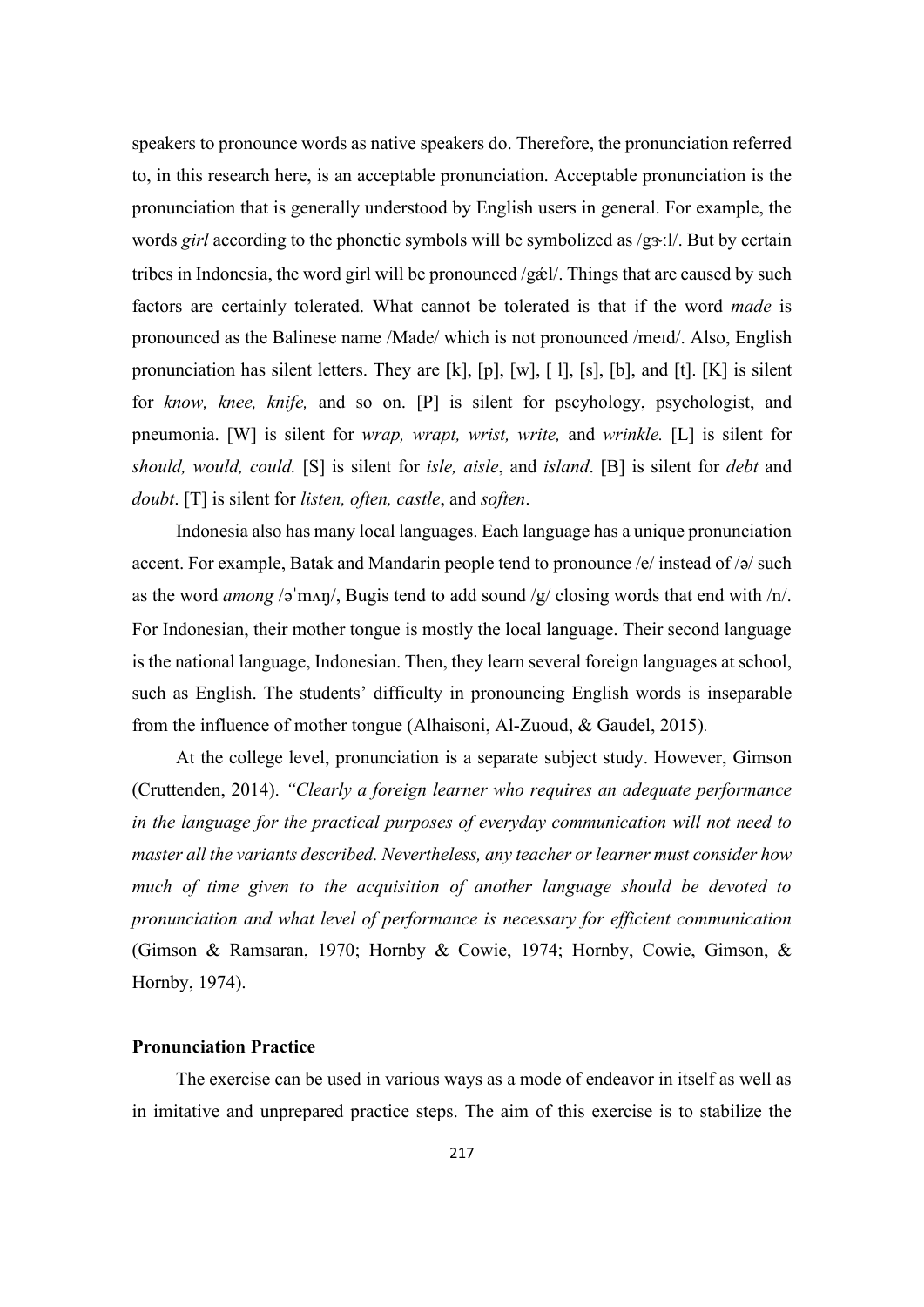pronunciation patterns. Practices can include oral reading scripts of various kinds, whether chosen by the teacher or chosen by the students themselves or compiled by the teacher and/or students (for example, radio broadcast scripts or TV broadcast scripts of all types; quotes from famous speeches, plays, narrative poems, novels, plays and roleplays, etc. planned (relatively short) oral presentations of various topics, with chosen topics,); dress rehearsal and final appearance in class with audio and/or video recording (and feedback criticism sessions either immediately or later); independent learning exercises outside the classroom or learning sessions in pairs/small groups with audio and/or video recording; one-on-one speech training session with the speaking teacher (e.g., speech coach) (Aziez & Aziez, 2018).

#### **Vocabulary Concept**

We cannot say anything if we do not have a vocabulary. As a result, we cannot communicate with each other. According Hornby and Zhang (1984) vocabulary is the total number of words which, with rules for combining them, make up a language".

Because of this, it can be said that vocabulary is the basic material forming language and has a very important role. In line with (Hornby & Zhang, 1984). It would be impossible to learn language without vocabulary (Rivers, 2018)*.*

It is evident that vocabulary is very important to learn not only to know its meaning but also its pronunciation. The vocabulary intended in this study is all the words needed in the descriptive text given to students. For example, the word *he,* if there are five words in the text, the authors count five vocabulary words. This is because student inconsistencies are very high. *He* can be read correctly in a sentence, but not in other sentences.

Even though research on vocabulary indicates that vocabulary is fundamental in language instruction, vocabulary activities appear only in reading section, in which it is given in one of the nine activities in the chapter. No vocabulary learning strategies are present and no recycling is found. This lack of attention to the vocabulary component is truly happens in Indonesia (Aziez & Aziez, 2018). It gets worse in the pronunciation.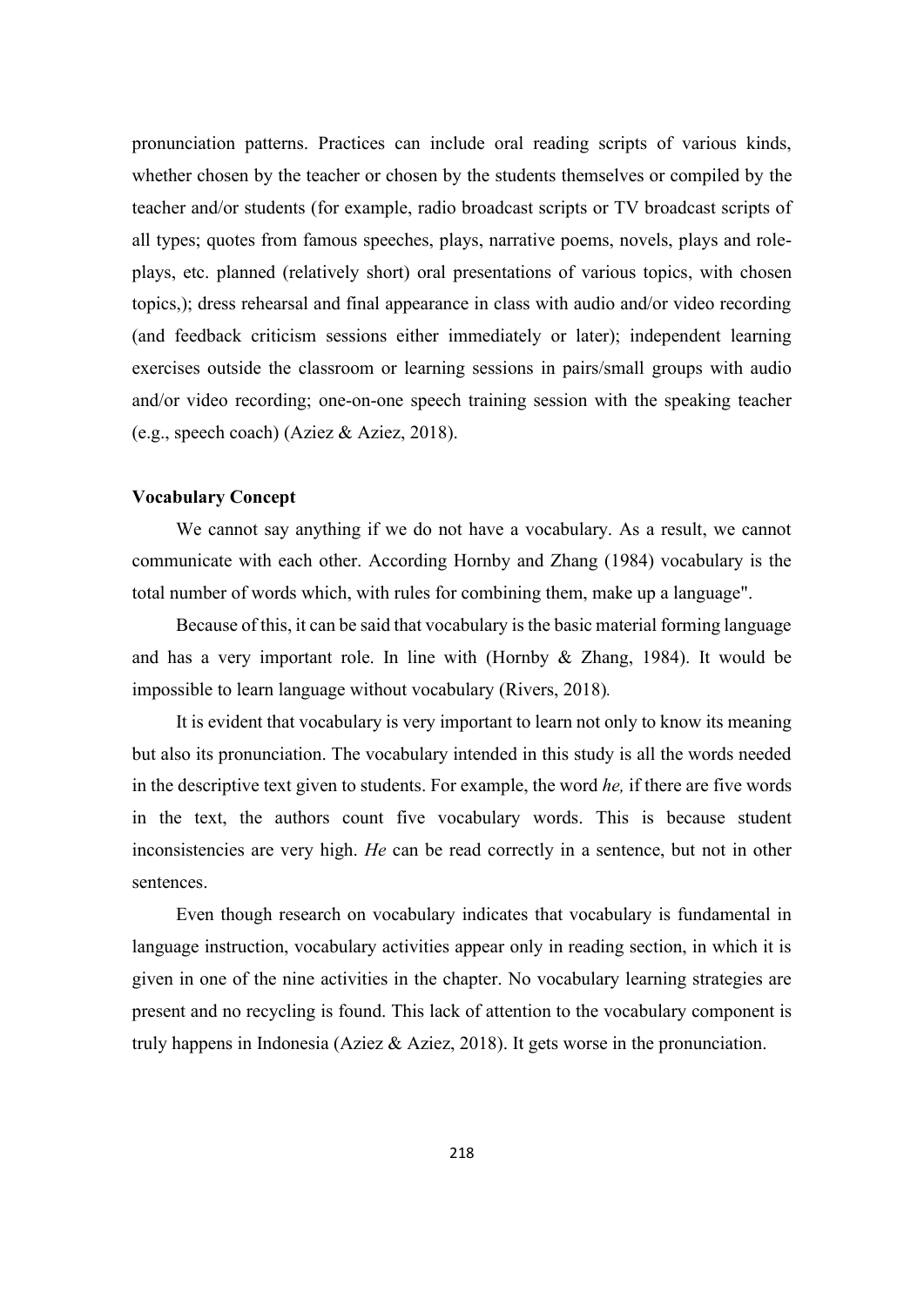## **Descriptive Text**

In the Indonesian curriculum of Junior High School (JHS), it is said that the descriptive text has general characteristics namely a) communicative objectives, b) the structure of the text, and c) the characteristics of language. The communicative purpose of the descriptive text is to describe a particular person, object, or place. The structure of the descriptiv text consists of an introduction to the object or identification to be described and a description (Pendidikan, 2006). The description can be a color, a measure of origin that only gives information about a particular object, place or person. Whereas linguistic characteristics use: certain objects, simple present tense, relating verb, action verb, adjective, adverb, and figurative language (Permendikbud, 2016). The foregoing needs to be explained with the aim that this research is clearly framed focused and becomes the reason for the title selection. Everything will be different if the type of text is not focused. For example, descriptive and narrative texts are taught so that different spellings will occur. The verb *go,* in the descriptiv text will change to "went" in another text. One of the solutions to overcome this problem is the use of muti-level teaching as elaborated in the following section.

## **Multi Level Teaching**

Motivation is important in all learning. This is clearly a success factor in pronunciation. However, motivating students to develop their pronunciation is not easy. Concern for pronunciation is the need for students to convey ideas, and pronunciation instructions that revolve around the microscopic features of language have been at odds with this goal. The emphasis on the exact meaning of individual voices has also met with resistance from students for various reasons. For example, some feel that if they produce this strange sound correctly, they will lose their own identity. Pronunciation learning also places students in a great risk position: They risk making mistakes, feeling embarrassed, failing, and losing self-esteem (Beebe, 1983). Given what students face, it is not surprising that pronunciation does not have a high priority for many students.

The teacher must facilitate the form of teaching not only to meet the language learner's goals but also to create a positive experience. Pronunciation has a relationship with communication. For communication purposes, a connection is required. For this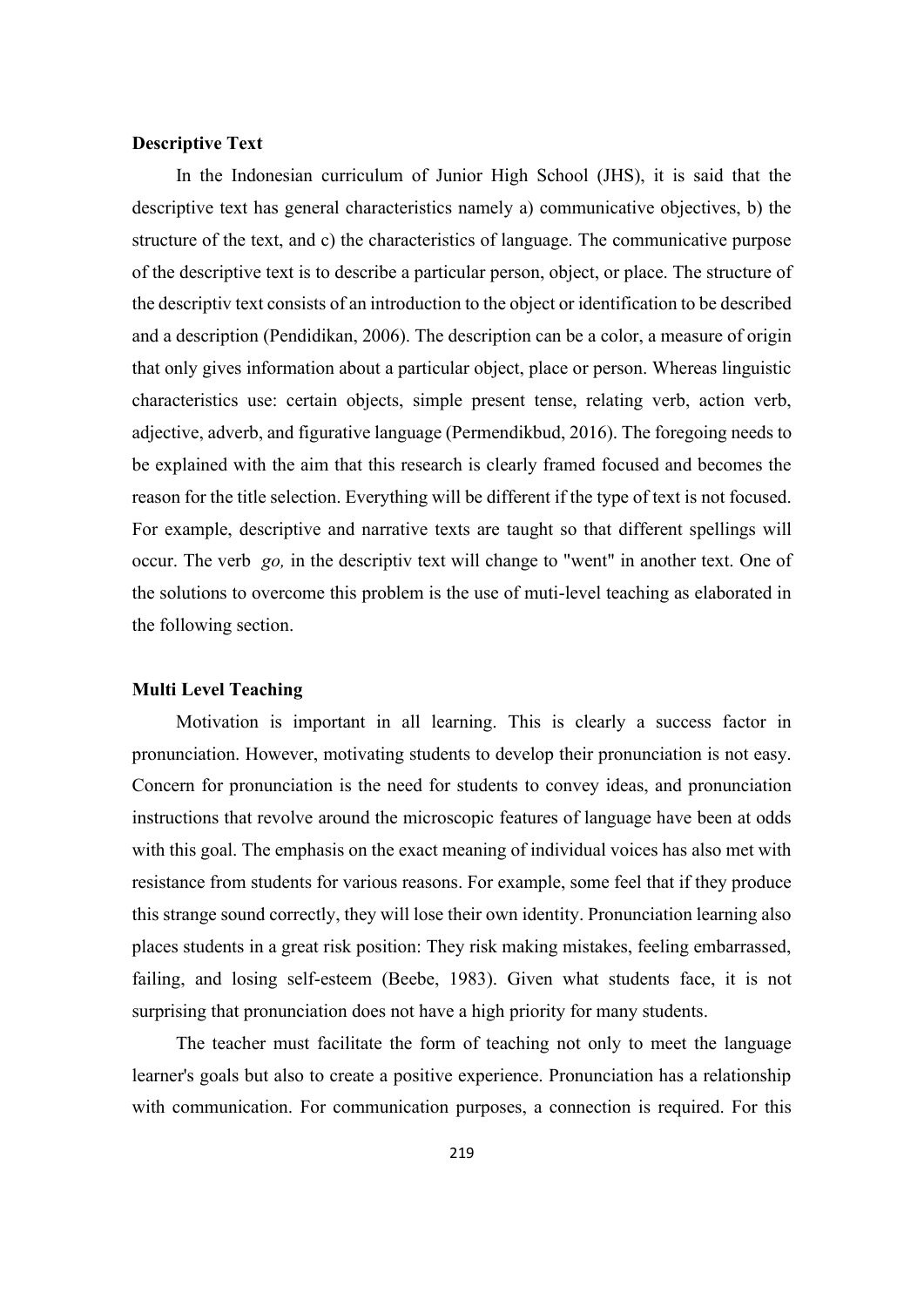reason, students need to know exactly what connections are, how well they make connections, and what they need to do to improve connections. For example, before emphasizing the specification of pronunciation, the students must first experience using language as a means for communicative purposes that are truly objectives. For this purpose, the teacher exercises it which is embedded in the method. Whereas the techniques for training teachers can provide settings and stimuli for this communication experience, and help them analyze moments of communication breakdown, some of which can be traced to speech difficulties. After the students recognize the role of pronunciation in the communication process, they are then ready for focusing on the pronunciation work. For this reason, teachers use multi-level teaching.

Adding income is the goal of Multilevel marketing (MLM). MLM provides opportunities with minimum costs and time flexibility to achieve financial independence if the individual manages to secure a loyal sales base. MLM is a genre of personal sales where products or services are distributed by agents to customers through personal contacts (Ambarini, 2011; Hikmawati, 2013; Nga & Mun, 2011).

Up line is a student who has been declared graduated in mastering the pronunciation of a text that is taught or the best among students and is given the authority to provide guidance to his friends who have not mastered the text taught in learning activities at the time. How to determine the up line? The teacher offers fairly to all students to be tested. Next, take notes that state that they are ready to be tested up-line and openly test before other students. The number of up lines is adjusted by the number of students and the time allocation available, so as to achieve a reasonable comparison; not too much and not too little. In carrying out their duties, the up line is given a sheet containing a chart to be filled up by the up line which includes the up line itself, the down line and the value.

The down line is students who are learning classically by the teacher who has not yet mastered the pronunciation of the text that is the target of learning or worse the pronunciation than of the up line.

A reward is giving additional value to a predetermined passing grade value for each up line who successfully guides and tests friends so that they graduate. For example, the passing grade is 6 (six) and from each student who is guided to pass is 0.1, and the up line can graduate 3, then the up line gets an accumulated grade of 6.3.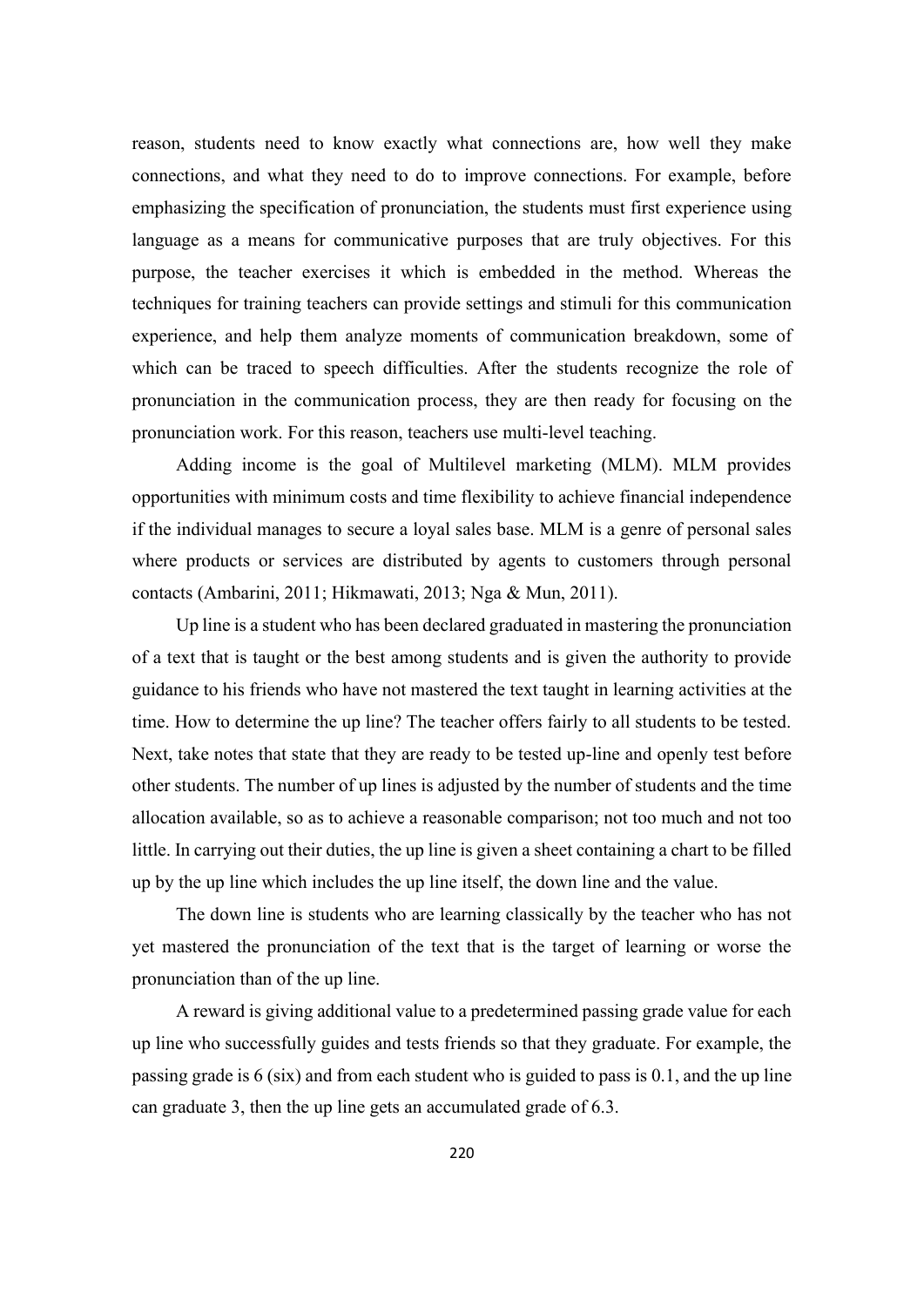#### **Method**

### **The aim of the study**

The ability to say is directly proportional to the ability to accept and understand the words of others. Therefore, this study aims to inform researchers and explain how the dynamics and challenges of giving English pronunciation to students from remote areas and from low-income families, as much as possible so that students have the confidence to start communicating especially orally. The authors propose the following research questions:

- 1. What difficulties do students face with regard to pronunciation?
- 2. Can the learning process with multilevel teaching techniques improve the pronunciation of students' description texts?

### **Participants and the context**

This study used classroom action research through an action cycle consisting of planning, implementing, observing, and reflecting (Kemmis et al., 2013). The population which is the subject of research was students of class VII.B SMP Negeri 3 Waypengubuan Lampung Indonesia, consisting of 31 students (17 famales and 14 males). The authors, in conducting this research, did loose collaboration, namely collaboration between students and teachers (Arikunto & Suhardjono, 2006; Setiadi, 2006).

## **Procedure**

Efforts to overcome problems of pronunciation faced by students as stated in the background can be done by students to pronounce with the following basic learning steps as shown in the table 1 below.

| N <sub>0</sub> | Time                | Activity | eacher's activities             | Student activities     |
|----------------|---------------------|----------|---------------------------------|------------------------|
|                | 5 minutes           | Opening  | Conveying anything that will be | Ask things that aren't |
|                |                     |          | done.                           | clear yet.             |
|                | 15 minutes Modeling |          | Teach students how to say the   | Students imitate.      |
|                |                     |          | words in the text.              |                        |

Table 1. Learning implementation procedures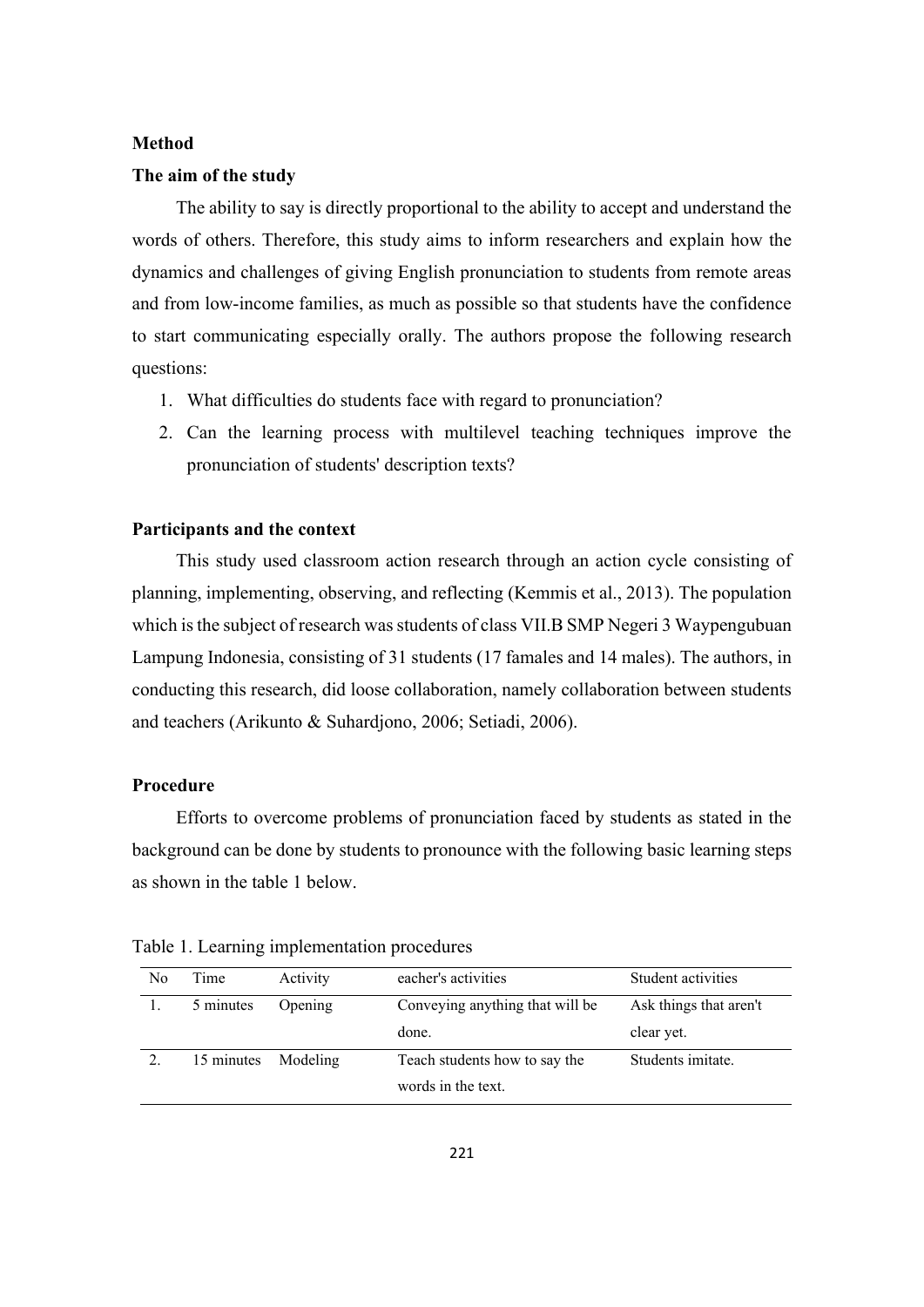| 3. | 15 minutes              | Search up lines | Offer students to be tested to be  | Register to be tested.  |
|----|-------------------------|-----------------|------------------------------------|-------------------------|
|    |                         |                 | upline. Looking for the best of    |                         |
|    |                         |                 | everything.                        |                         |
| 4. | 5 minutes               | Grouping        | Divide down line to up lines to    | Form a study group.     |
|    |                         |                 | form study groups.                 |                         |
| 5. | 20 minutes              | Peer tutorial   | As a director, supervisor, model,  | Up line teaches down    |
|    |                         |                 | trainer, a guide for the whole     | line.                   |
|    |                         |                 | group and students. Noting things  |                         |
|    |                         |                 | that need to be recorded in the    |                         |
|    |                         |                 | class observation note sheets.     |                         |
| 6. | $\overline{15}$ minutes | Down lines test | Distribute sheet charts up and     | Up lines test the down  |
|    |                         |                 | down line relationships.           | line.                   |
| 7. | 5 minutes               | Closing         | Delivering notes that need to be   | Listening and running   |
|    |                         | Reporting       | delivered to students about things | input from the teacher. |
|    |                         |                 | that are good to be maintained and |                         |
|    |                         |                 | things that are not good to be     |                         |
|    |                         |                 | fixed.                             |                         |
|    |                         |                 |                                    |                         |

# **Result and Discussion**

#### **Cycle I**

Cycle 1 lasts for three meetings. The authors offer openly that anyone could be an upline and the authors openly test it. Five students who had best pronunciation were being an up-line. The principle applied was not to find the pronunciation which was acceptable to all, but the most widely accepted pronunciation among students.

After teaching, the authors conducted a test to determine the development of students' pronunciation. From the test data, it was known that the pronunciation of students grew to the good development. However, the results had not reached what the authors wanted. Therefore, the authors proceeded to Cycle 2. The test results in Cycle 1the authors present in the table as follows.

Table. 2. The Pronunciation Development of students in Cycle 1

| No | Measurement   | Average incorrect percentage | Average correct percentage |
|----|---------------|------------------------------|----------------------------|
|    | <b>Before</b> |                              |                            |
|    |               | 9.68                         | 90.32                      |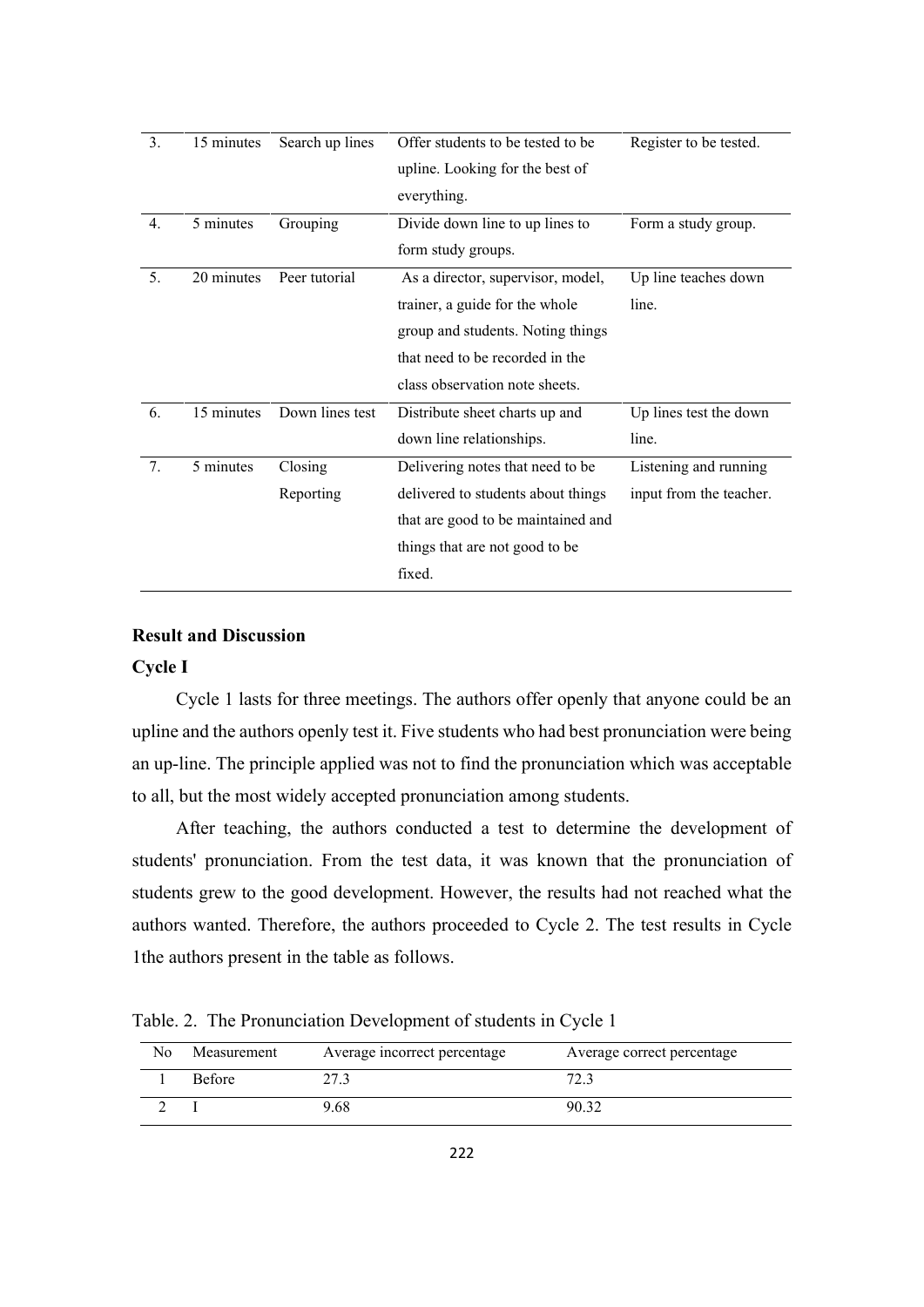Source: Classroom Action Research Data

Developing pronunciation in a foreign language is a complicated process. Pronunciation, as one aspect of language, is a form of behavior, but more than that, it expresses one's feelings. What's more, for change to occur, students must first recognize it and make changes. However, to change, once obtained, can be easily marked because the process is canceled too quickly for students who are impatient. Thus, steps to maintain motivation must be built into the learning experience. These learning considerations are as important as insights into the language itself (Wong, 1987).

#### **Cycle 2**

After the third meeting in Cycle 2, the authors did the test to find out the level of development of students' pronunciation. The test results turned out to show a better direction, but the results had not reached the desired target. Thus the author proceeded to the Cycle 3. The data of Cycle 2 is presented by the authors as follows.

Table 3. Development of the pronunciation of students Cycle 2

| N٥ | Measurement | Average Incorrect percentage | Average percentage correct |
|----|-------------|------------------------------|----------------------------|
|    |             | , 99                         | 93.01                      |

Source: Classroom Action Research Data

Productive pronunciation depends on identifying relevant goals and can be achieved by the students to change their pronunciation and teach them how to speak more clearly and effectively. Dramatic changes in the near future are rare, but changes in their perceptions of the phenomena of pronunciation in their own language and in that of native speaker can be significant. This is because pronunciation learning can show students the main components of spoken English systems; show how these components contribute to the expression of meaning and communication in general; teach students how to understand features in natural speech; teach them how to understand these features in their own speech; and provide tools for them to develop their own pronunciation. By giving them specimens to be developed independently, the responsibility falls to those who have the actual power to make the necessary changes (Wong, 1987).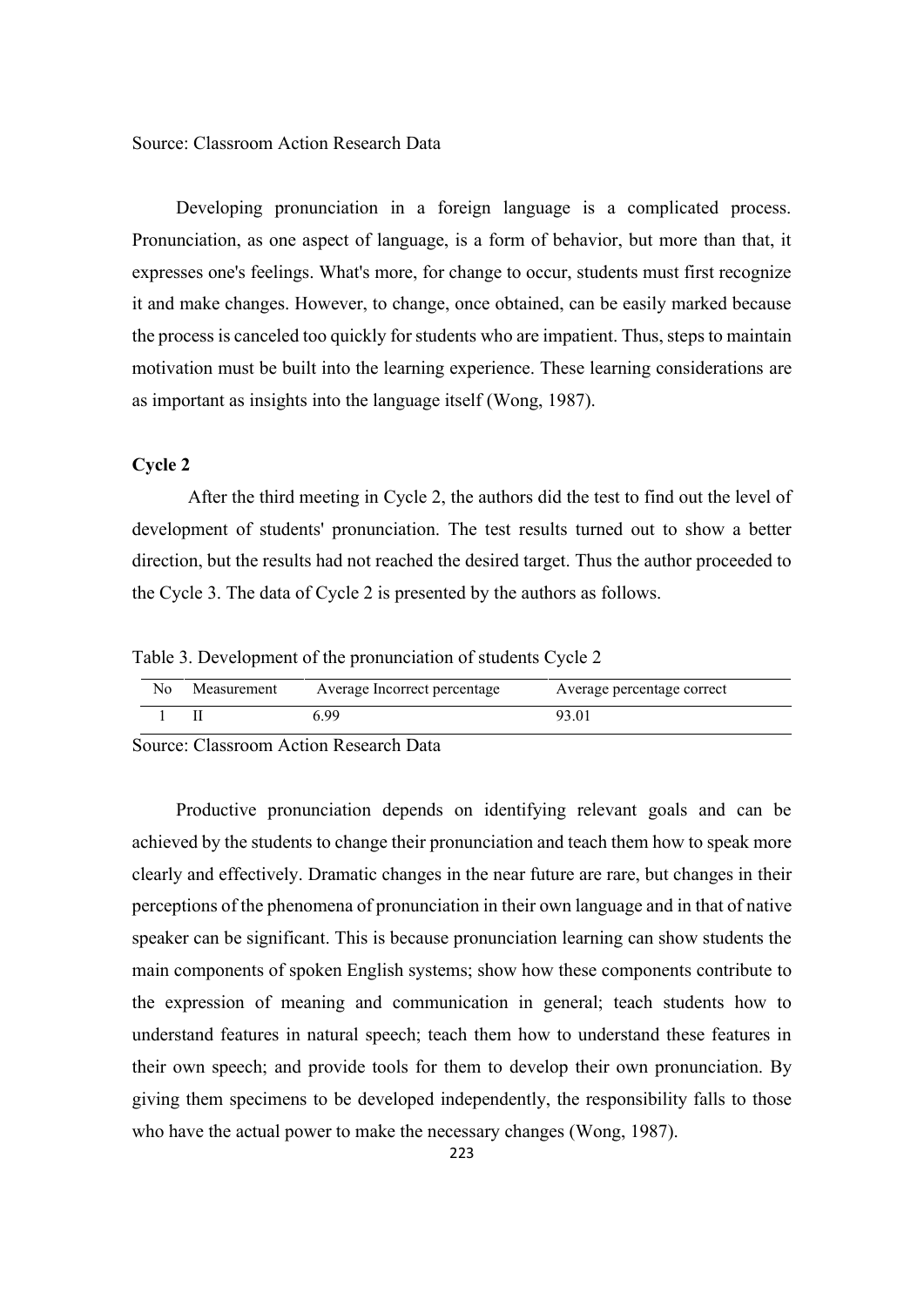### **Cycle 3**

After the third teaching was accomplished, the authors conducted the test to find out the development of students' pronunciation. It turned out from the test hat the development of their pronunciation had exceeded the desired target. The target that the authors wanted was 95% acceptable or only 5% the level of the unacceptability of students 'pronunciation, while the achievement of their pronunciation had reached 4.4%. The result of the third test is presented as follows.

Table 4. Development of students' pronunciation in Cycle 3

| Nο | Measurement | Incorrect percentage average | Correct percentage Average |
|----|-------------|------------------------------|----------------------------|
|    |             |                              | 95.62                      |

Source: Classroom Action Research Data

By looking at Table 4 above, the authors had reached the target set. Thus the authors can end the action.

The authors present the overall development of the students' pronunciation from each cycleas follows.

| No Measurement   | Average percentage correct |
|------------------|----------------------------|
| Before treatment | 72.3                       |
|                  | 90.32                      |
| Н                | 93.01                      |
| Ш                | 95.62                      |

Table 5. Development of students' pronunciation of each cycle

Source: Classroom Action Research Data

Good pronunciation skills are the basis for reading and speaking skills. The development of students' pronunciation skills, as in table 5 is in line with studies that reveal the relationship between reading and speaking. The use of reading tests as a diagnosis has been the basis of criticism that spontaneous reading and speaking are different processes and those students who can read parts well can speak poorly - or vice versa. Advantages of using many readings, including the following: (a) a uniform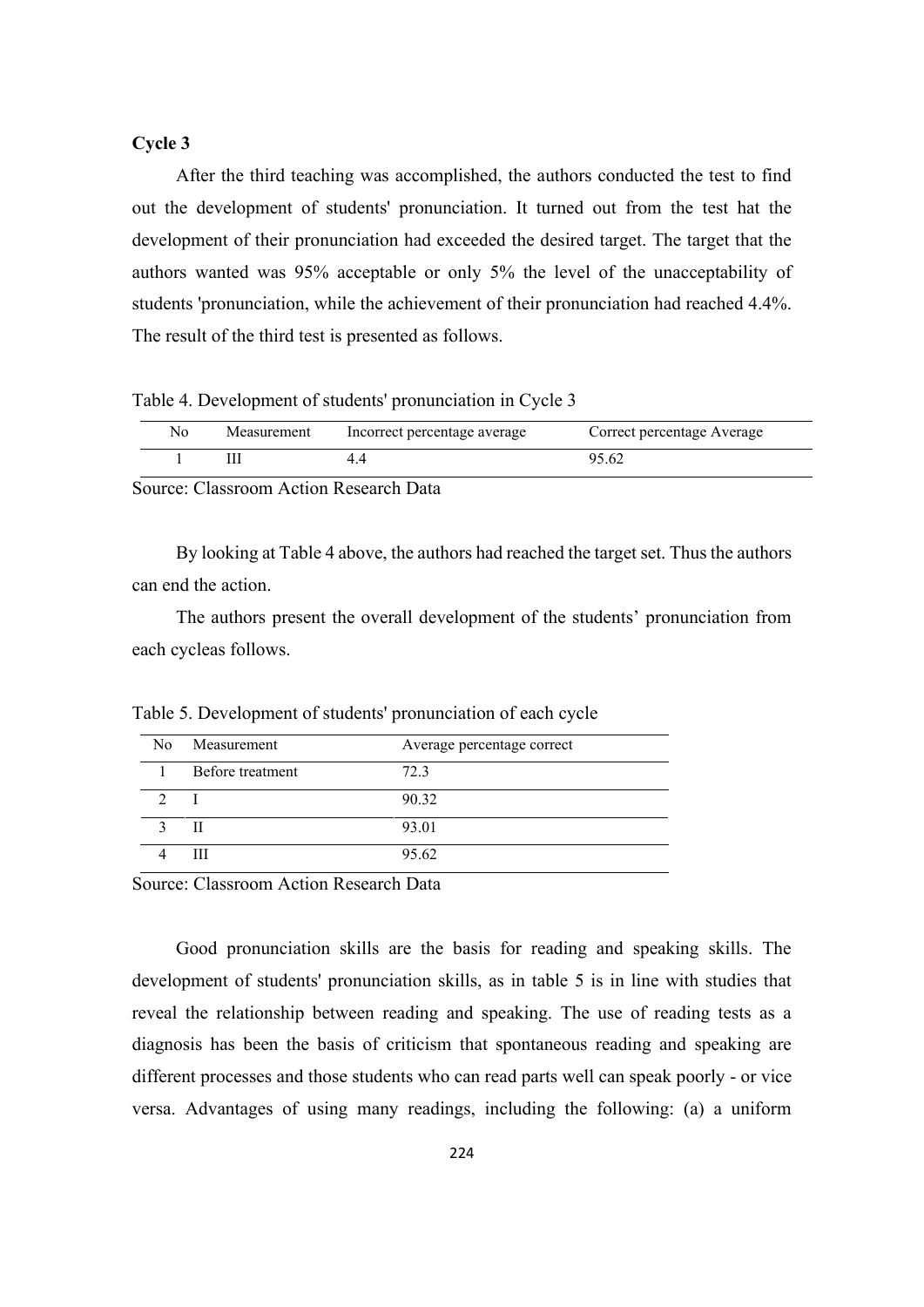database for each student & easing the evaluation task for teachers (b) having standard texts eliminates the need to copy samples of student speeches, which will be required for interviews, picture descriptions, and task-based activities; (c) the text can be controlled for the length and degree of difficulty, which students cannot avoid; and (d) reading can be made more like a conversation by choosing dialogue as text. The teacher can take one part and another student, and then they can exchange parts. Teacher participation makes it more fun for students and gives them samples of native speaker speeches that they can review as often as possible (Wong, 1987).

Pronunciation is the most important verbal communication skill and it is important in the evaluation of the speaker by the listener. This is the language skill that is the most difficult to learn and difficult to measure (Fraser, 2000; Naji, Subramaniam, & White, 2019). According to Morley (1998) pronunciation is what creates the impression of speakers of knowledge about language. The mastery of pronunciation is necessary for skills which, in turn, make students pragmatically competent in any social context (Alrefaee & Al-Ghamdi, 2019). On the other hand, bad pronunciation can cause misunderstanding between speaker and listener. In addition, a student with a bad pronunciation accent can lose confidence and that may have an overall negative impact on the student's personality. Therefore it is important to understand that we can use simple words or grammatical structures in our communication, but we cannot use simple pronunciation (Lund, 2003). Pronunciation is very important in our social l lives as in determining our prestige, social position, and even our professional competence (Al-Ahdal, 2020; Gelvanovsky, 2002).

Also, the good results are in the line with that usually, children are well trained to do tutoring at the end of the first session, but with first and second-grade students it may be necessary to train them for several sessions and days (Carta, Dinwiddie, Kohler, Delquadri, & Greenwood, 1984).

#### **Conclusions**

Based on the results of the analysis and discussion, it can be concluded that 1) students really have difficulties in pronouncing English words as follows: the letter combination /ea/ which should be pronounced /iː/ e.g. leak [liːk] and /ea/ which should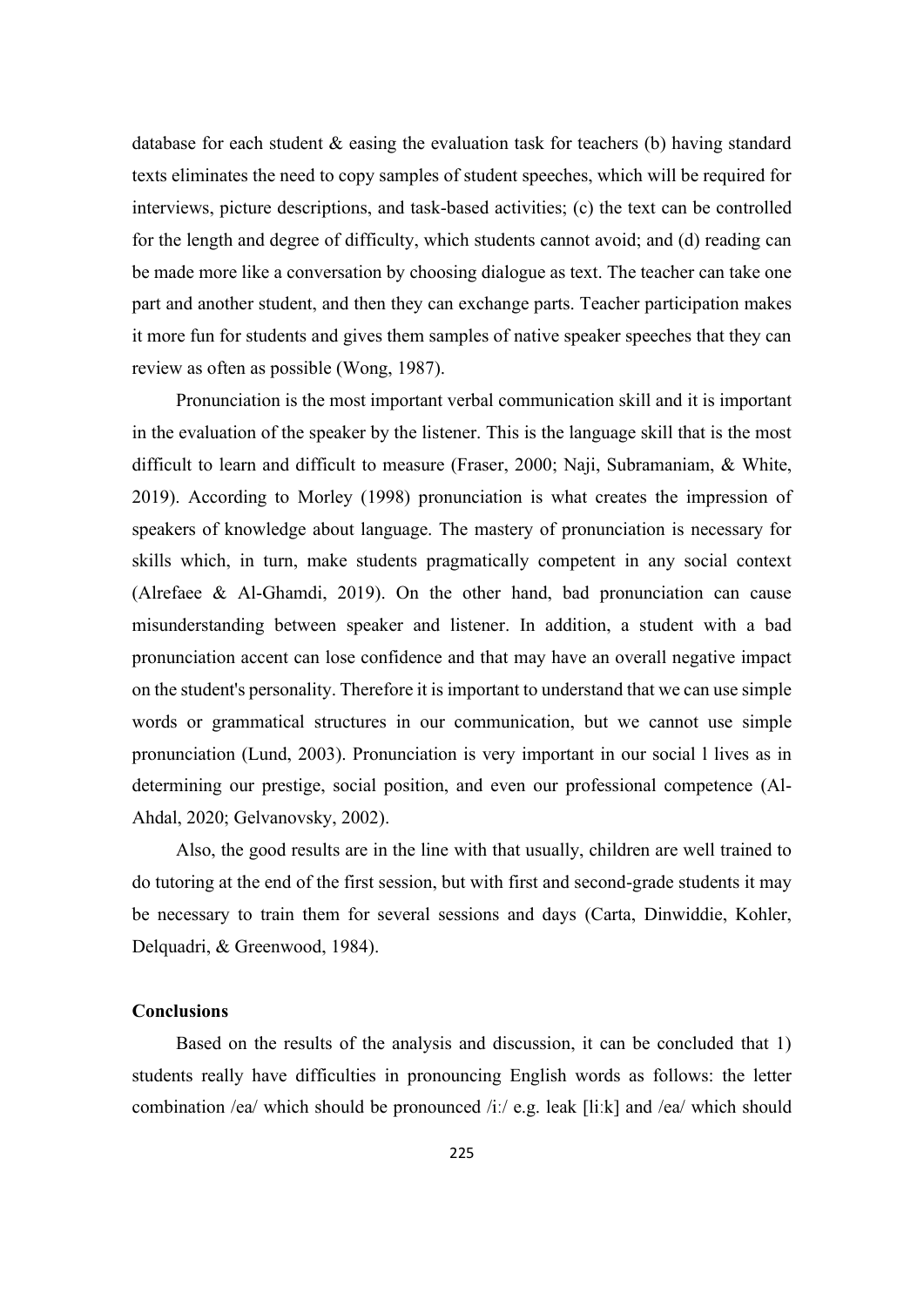be pronounced  $[\mathbf{x}]$  e.g. the letters /u/ which should be pronounced  $[\mathbf{v}]$ , e.g. put  $[\mathbf{pot}]$  u/ which should be pronounced  $[\Lambda]$  e.g. but  $[b \Lambda t]$ , and /u/ which is not pronounced (muted u), e.g. *enough* [ɪˈnʌf], and also silent word a. 2) Applying multi-level teaching has enables students' pronunciation skills to improve up to 95.62% of acceptable pronunciation. This article has presented problems and how to solve them related to pronunciation in the Indonesian context. As it is known, Indonesia has a variety of tribes, customs, cultures, and languages and they live together in a melting pot. To test and deepen and reproduce more comprehensive learning practices, other researchers need to conduct further studies with a different language and cultural settings and contexts.

## **Pedagogical Implications**

The fact that even the urban students who study pronunciation remaine lack accepted English pronunciation. This might be jue to lack of exposer to received English pronunciation. This study which was carried out in a remote area where the facilities and invoreonment to some extences are differents from those in urbun area, the problem of teaching received English pronunciation is more complicated. Therefore, it is assumed that English language teachers in remote area should pay more attention to the implementation of exposer. The following are some implications.

Firstly, in order to help the students acquire received English pronunciation; it is inevitable for the students to have a lot of exposure to pronunciation, they can make use of films, videos, songs most frequently by native speakers.

Additionally, the differences in pronouncing words in English and Indonesia are very great due to the wide differences socio-cultural knowledge of the students. Therefore, socio-cultural information pertaining to the differences in pronunciation between English and Indonesia should be incorporated into English curriculum.

### **References**

Al-Ahdal, A. (2020). Overcoming Pronunciation Hurdles in EFL Settings: An Evaluation of Podcasts as a Learning Tool at Qassim University Saudi Arabia. *Asian EFL Journal Research Articles, 27*.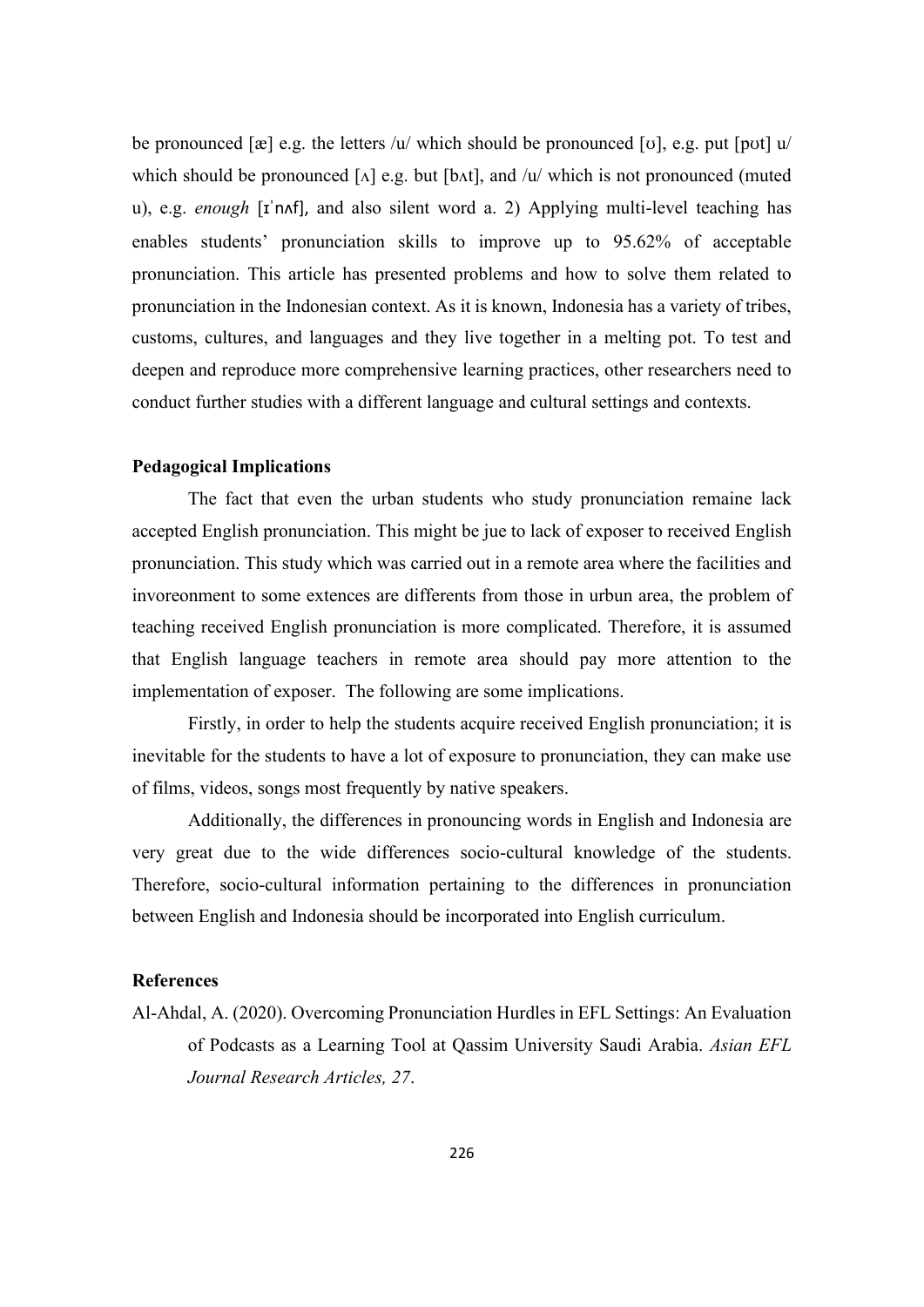- Alhaisoni, E. M., Al-Zuoud, K. M., & Gaudel, D. R. (2015). Analysis of Spelling Errors of Saudi Beginner Learners of English Enrolled in an Intensive English Language Program. *English Language Teaching, 8*(3), 185-192.
- Alrefaee, Y., & Al-Ghamdi, N. (2019). Refusals among Yemeni EFL Learners: A Study of Negative Pragmatic Transfer and Its Relation to Proficiency. *Asian EFL Journal Research Articles, 25*.
- Ambarini, A. (2011). Pengaruh Jiwa Wirausaha terhadap Pengembangan Karir Individu (Studi Pada Distributor Multi Level Marketing Oriflame Di Bandar Lampung): Skripsi.
- Arikunto, S., & Suhardjono, S. (2006). Penelitian tindakan kelas: Jakarta: Bumi Aksara.
- Aziez, F., & Aziez, F. (2018). The Vocabulary Input of Indonesia's English Textbooks and National Examination Texts for Junior and Senior High Schools. *TESOL International Journal, 13*(3), 66-67.
- Beebe, L. M. (1983). Risk-taking and the language learner. *Classroom oriented research in second language acquisition*, 39-66.
- Carta, J., Dinwiddie, G., Kohler, F., Delquadri, J., & Greenwood, C. (1984). The Juniper Gardens Peer Tutoring Programs for Spelling, Reading, and Math (Version 1): Teachers' manuaJ. *Kansas City, KS: Juniper Gardens Children's Project, Bureau of Child Reasearch, University of Kansas*.
- Celce-Murcia, M., Brinton, D. M., & Goodwin, J. M. (2010). *Teaching pronunciation hardback with audio CDs (2): A course book and reference guide*: Cambridge University Press.
- Cruttenden, A. (2014). *Gimson's pronunciation of English*: Routledge.
- Fraser, H. (2000). Literacy vs oral communication skills for ESL learners. *Literacy Link, Newsletter of the Australian Council for Adult Literacy*.
- Gelvanovsky, G. V. (2002). Effective pronunciation teaching: principles, factors, and teachability. *Identity, culture, and language teaching. USA: CREEES*.
- Gimson, A. C., & Ramsaran, S. (1970). *An introduction to the pronunciation of English* (Vol. 4): Edward Arnold London.
- Hikmawati, A. (2013). Strategi Pemasaran Multi Level Marketing (MLM) Pada PT. Avail Elok Indonesia Distributor Jepara.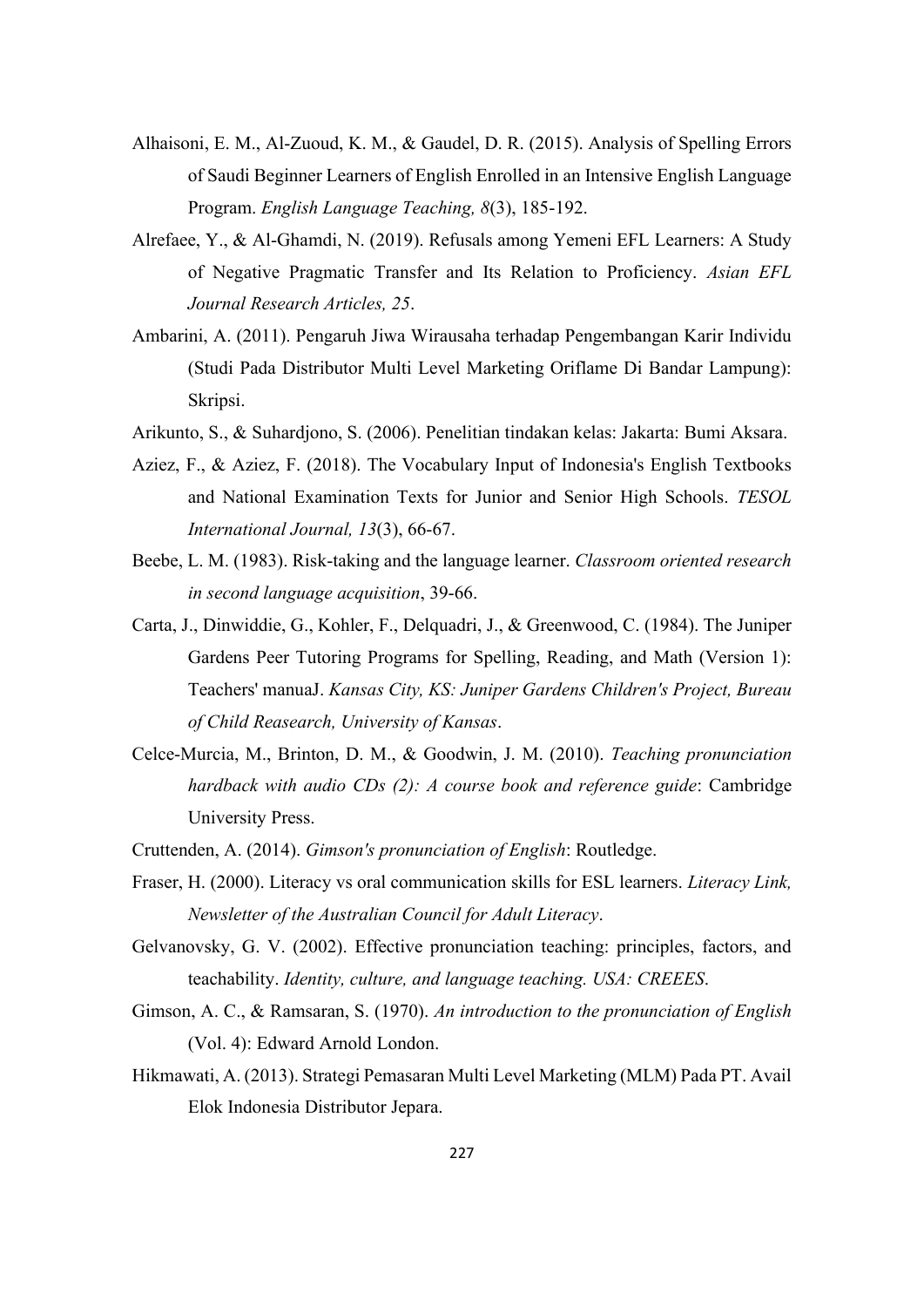- Hornby, A. S., & Cowie, A. P. (1974). Oxford advanced learner's dictionary of current English. *London: Oxford University Press, 1*, 974.
- Hornby, A. S., Cowie, A. P., Gimson, A. C., & Hornby, A. S. (1974). *Oxford advanced learner's dictionary of current English* (Vol. 1428): Oxford university press Oxford.
- Hornby, A. S., & Zhang, F. (1984). *Oxford advanced learner's dictionary of current English with Chinese translation*: Oxford University Press.
- Kemmis, S., McTaggart, R., & Nixon, R. (2013). *The action research planner: Doing critical participatory action research*: Springer Science & Business Media.
- Lund, K. (2003). Age and accent. *Retrieved June, 6*, 2011.
- Morley, J. (1998). Trippingly on the Tongue. *ESL Magazine, 1*(1), 20-23.
- Naji, J., Subramaniam, G., & White, G. (2019). Literature and Language Learning *New Approaches to Literature for Language Learning* (pp. 25-50): Springer.
- Nga, J. K. H., & Mun, S. W. (2011). The influence of MLM companies and agent attributes on the willingness to undertake multilevel marketing as a career option among youth. *Journal of Research in Interactive Marketing*.
- Pendidikan, B. S. N. (2006). Kurikulum 2006. *Jakarta: Media Makmur Maju Mandiri*.
- Permendikbud, N. (2016). 24. Kompetensi Inti dan Kompetensi Dasar Pelajaran pada Kurikulum 2013 pada Pendidikan Dasar dan Pendidikan Menengah. *Kompetensi Inti dan Kompetensi Dasar Pelajaran pada Kurikulum 2013 pada Pendidikan Dasar dan Pendidikan Menengah*.
- Rivers, W. M. (2018). *Teaching Foreign Language Skills Rev Ed*: University of Chicago Press.
- Robertson, P. (2020). a rnitin. *Asian EFL Journal, 27*(1).
- Setiadi, A. B. (2006). Metode Penelitian Untuk Pengajaran Bahasa Asing. *Yogyakarta: Graha Ilmu*.
- Standop, E. (1990). Oxford advanced learner's dictionary of current English: Cowie, AP (ed.), 4th edn. Oxford: Oxford University Press, 1989, xix+ 1579 pp., DM 37.80 (distributed in the Federal Republic of Germany by Cornelsen Verlagsgesellschaft): Pergamon.